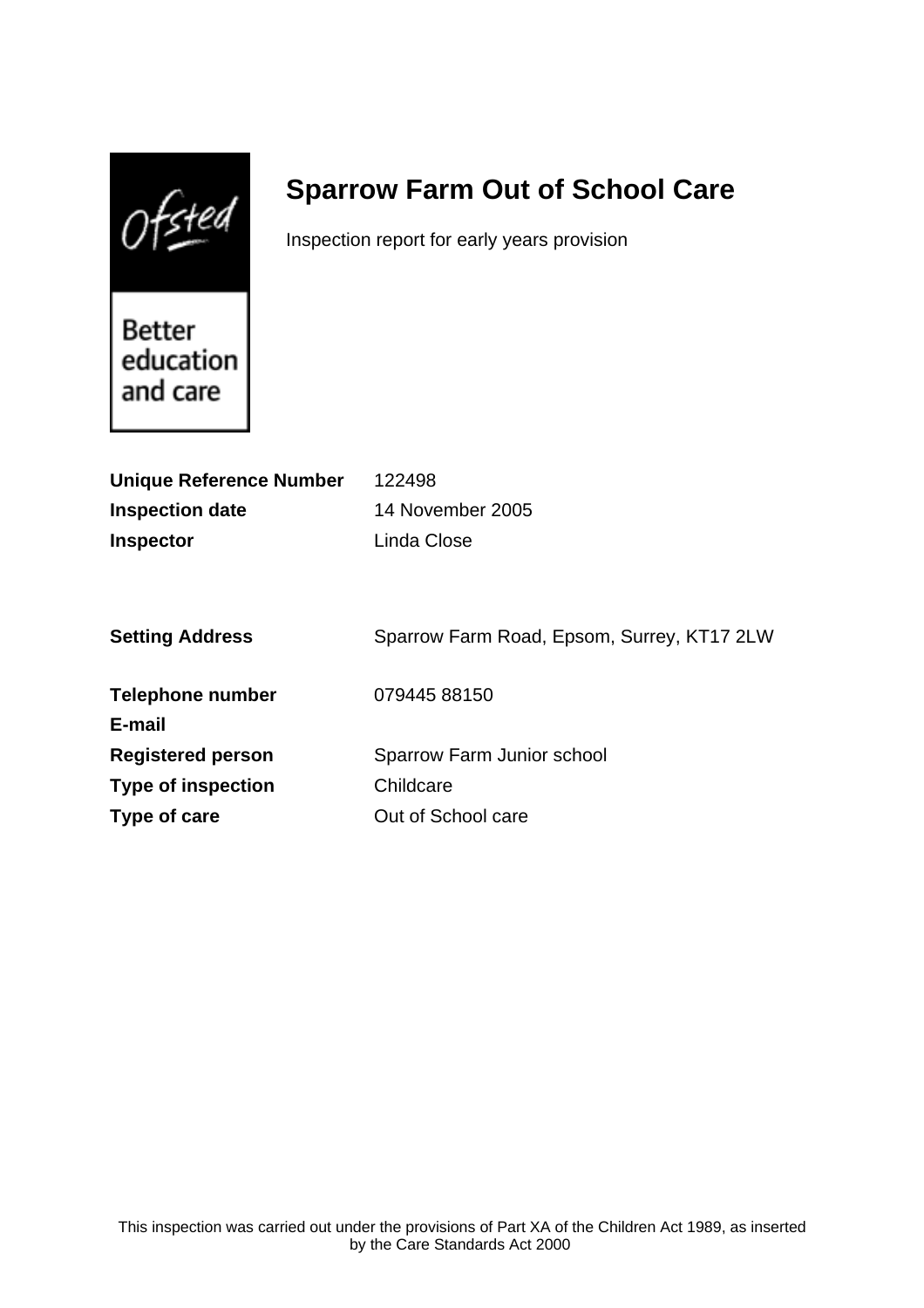## **ABOUT THIS INSPECTION**

The purpose of this inspection is to assure government, parents and the public of the quality of childcare and, if applicable, of nursery education. The inspection was carried out under Part XA Children Act 1989 as introduced by the Care Standards Act 2000 and, where nursery education is provided, under Schedule 26 of the School Standards and Framework Act 1998.

This report details the main strengths and any areas for improvement identified during the inspection. The judgements included in the report are made in relation to the outcomes for children set out in the Children Act 2004; the National Standards for under 8s day care and childminding; and, where nursery education is provided, the Curriculum guidance for the foundation stage.

The report includes information on any complaints about the childcare provision which Ofsted has received since the last inspection or registration or 1 April 2004 whichever is the later.

## **The key inspection judgements and what they mean**

Outstanding: this aspect of the provision is of exceptionally high quality Good: this aspect of the provision is strong Satisfactory: this aspect of the provision is sound Inadequate: this aspect of the provision is not good enough

For more information about early years inspections, please see the booklet Are you ready for your inspection? which is available from Ofsted's website: www.ofsted.gov.uk.

# **THE QUALITY AND STANDARDS OF THE CARE**

On the basis of the evidence collected on this inspection:

The quality and standards of the care are good. The registered person meets the National Standards for under 8s day care and childminding.

# **WHAT SORT OF SETTING IS IT?**

Sparrow Farm Out of School Care operates from within the grounds of Sparrow Farm Junior School and Stoneleigh First School, which are both on the same site. The Head teacher of the Junior School is a member of the committee that is responsible for the Out of School Care registration. The club is located in a single storey, self-contained building. The club also serves the pupils of Nonsuch Primary School, which is easily accessed across the school playing fields.

Every weekday during school term times there is a breakfast club which is open from 07:30 to 08:50 and an after school club that runs from 15:00 to 18:00. There is also a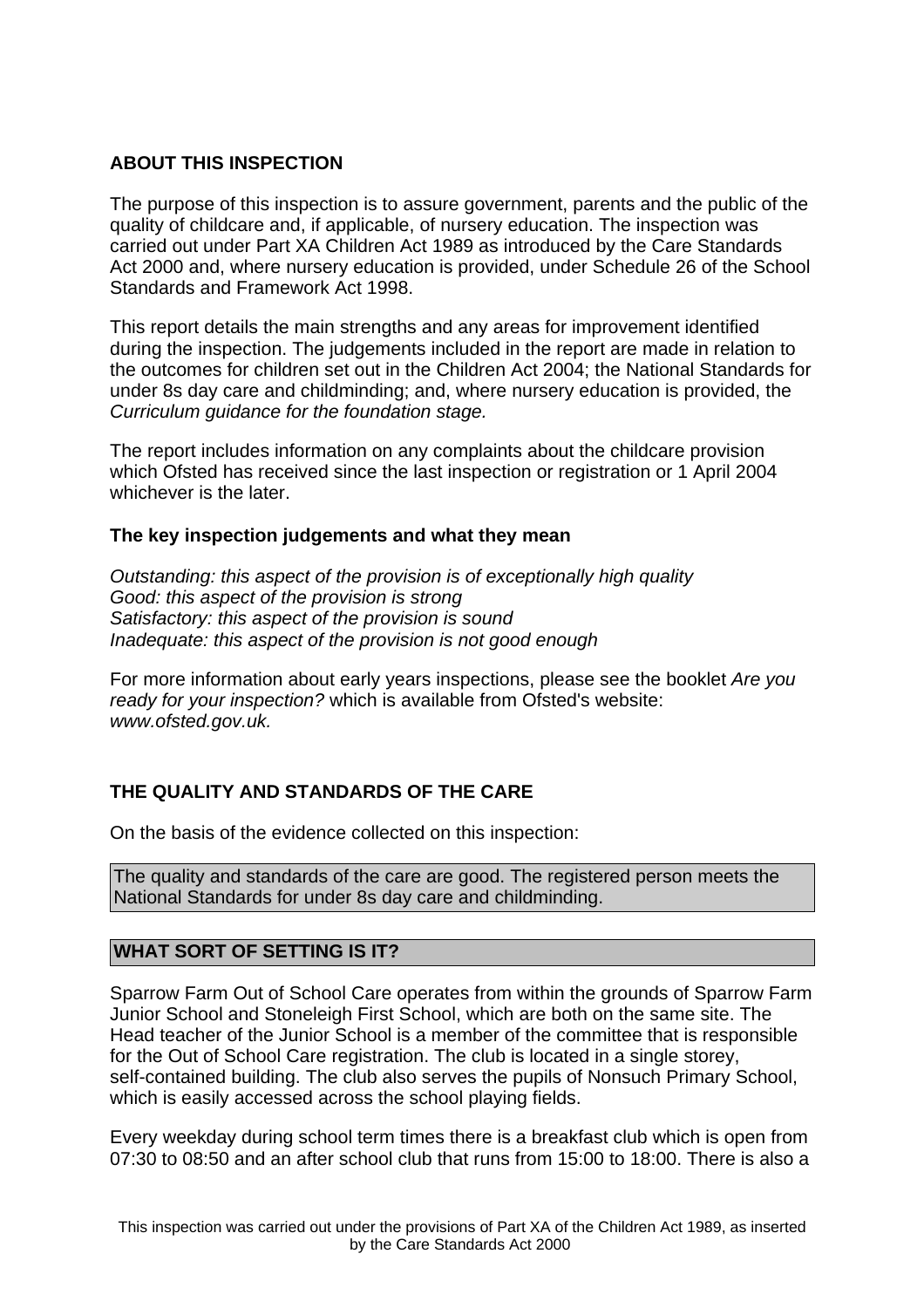holiday play scheme that runs during part of the main school holidays. The holiday play scheme is open on weekdays only from 08:00 to 17:30. Children over 8 years also attend the scheme and they are included in the registered numbers.

The club is managed by a team of 13 qualified and experienced child care staff, all of whom have completed first aid training. They are assisted by a Manager, who is supernumerary, and additional volunteer helpers. At present there are 30 children on roll at the breakfast club and over 100 on roll at the after school club. Most children attend part-time.

## **THE EFFECTIVENESS OF THE PROVISION**

#### **Helping children to be healthy**

The provision is satisfactory.

Children's health is supported well because all members of staff attend first aid training and suitable first aid kits are kept to hand in all areas of the school that are used for Out of School Care. The contents are checked and replenished regularly. Children are protected from the unnecessary spread of infection because parents know that children who are ill should not attend until they are well.

Children benefit from daily energetic outdoor play, sports training sessions and enjoyable adult-led games in the school hall. Every child is encouraged to take part in vigorous play for at least some part of each session.

Children benefit from the good standards of hygiene that are maintained at the setting. They remove their shoes on entry to keep the floor surfaces dry and clean for play. Their toilet facilities are checked and cleaned before, during and after sessions. Table tops are cleaned before food is served and children understand why they must wash their hands before eating and after using the toilet facilities. Staff prepare snacks and drinks on clean work surfaces.

Children's individual dietary needs are well known to the staff. Children clearly enjoy their snacks and drinks. However, the selection of food available at the Breakfast Club and the After School Club is not sufficiently healthy or nutritious. Many children leave the Breakfast Club to go to school having just eaten sweetened cereals or toast with chocolate spread which could be detrimental to their dental health.

#### **Protecting children from harm or neglect and helping them stay safe**

The provision is good.

Children's safety is carefully safeguarded by the staff working in the Out of School Care groups. Children's safe arrival at school and the clubs is assured because the staff escort both older and younger children to and from the two primary schools and the junior school. Staff know in advance which children are expected at the groups each day and they keep attendance records which they also sign. Prompt enquiries are made if children do not attend when expected which further promotes their safety. Children are supervised by staff at all times. Security of this large school site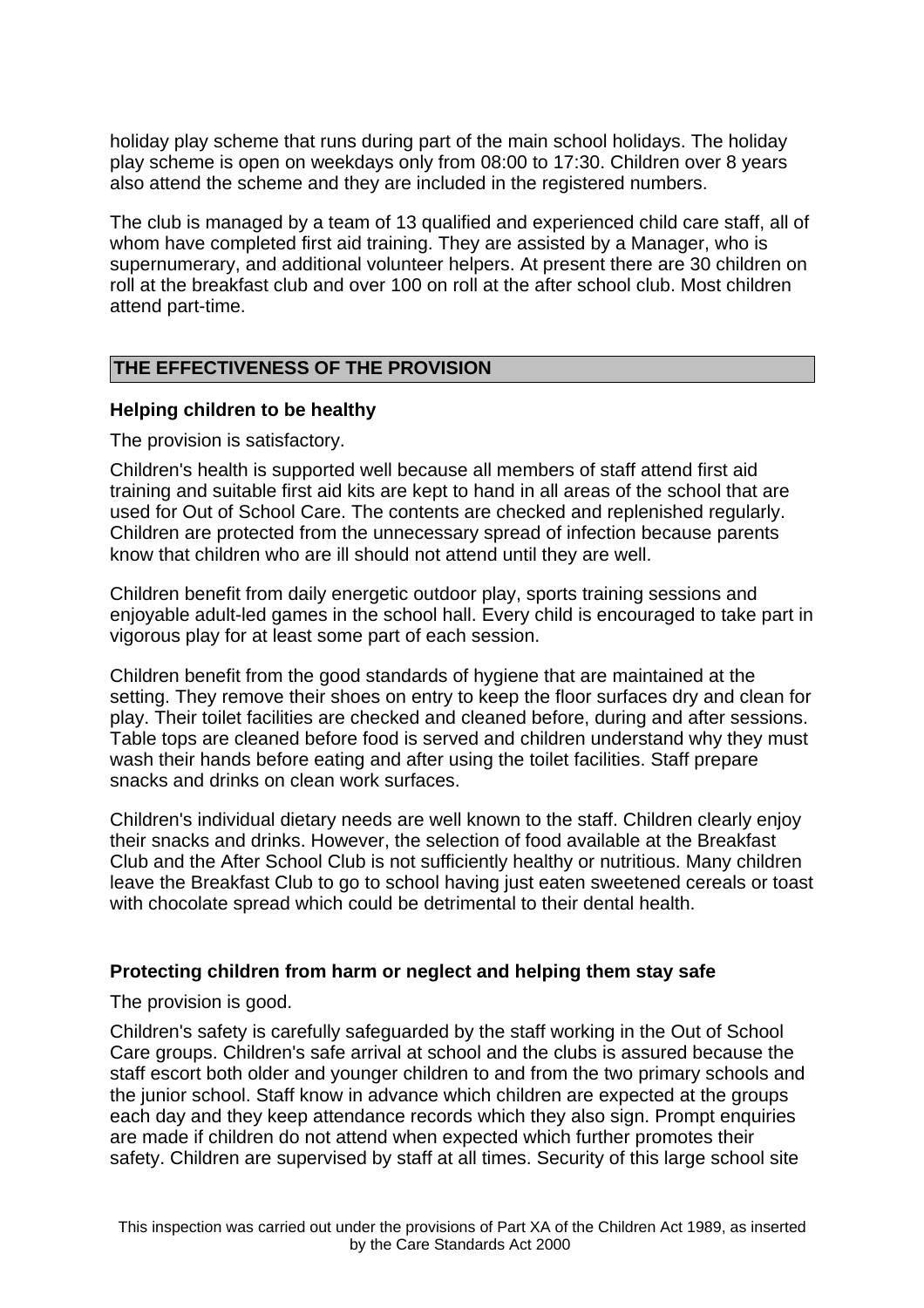is being addressed. Outdoor lighting has been installed recently to promote safe movement around the site for staff and children. A grant has just been received by the out of school care group, some of which will be used to further enhance security systems to ensure children's continued safety.

The premises and furniture are safe and suitable for the children. The setting is kept very clean. It is well-lit and sufficiently spacious for the children. They also have the use of hard and soft outdoor play areas and a new school hall for games. Children are safe in relation to fire hazard because they are involved in regular drills. They are safe indoors because the staff carry out frequent checks and risk assessments. Children are not assured of being warm enough in the colder months of the year in all rooms used. The room where they eat and play table top games is pleasantly warm but early in the morning the Quiet Room is not warm enough.

Children's safety is supported well in relation to child protection issues. There is a clear policy and procedures available for staff, these are also included in the file of information for parents. Staff know what signs or symptoms could suggest abuse and would inform the Manager straight away for appropriate action to be taken.

## **Helping children achieve well and enjoy what they do**

The provision is good.

The children are consulted about their interests and the staff use this information to plan future activities. Breakfast Club children play quiet games indoors after they have eaten, during the relatively short period available before they are taken to school. They have free access to a good range of card and board games or they can watch television or choose an electronic game.

After school activities are varied and suitable for the age range attending. Staff actively encourage all children to take some healthy exercise either in the play areas outside, in the school hall or at the sporting activity groups arranged by the school. The children are supported very well by the staff who promote fairness and fun. Children benefit from the energy and enthusiasm that staff bring to the games, particularly in the hall. The children enjoy a good range of activities indoors which can include homework if they wish. Primary school children enjoy a quiet story time at the beginning of the afternoon session. All children enjoy quieter art and craft activities after their vigorous play which gives them time to relax and unwind after their long and busy day.

Holiday Play Scheme activities were not observed at this inspection. However, the same competent staff team cares for the children. Suitable outings and a good range of activities are planned for the play scheme.

#### **Helping children make a positive contribution**

The provision is outstanding.

The Manager and her staff have established a particularly effective partnership with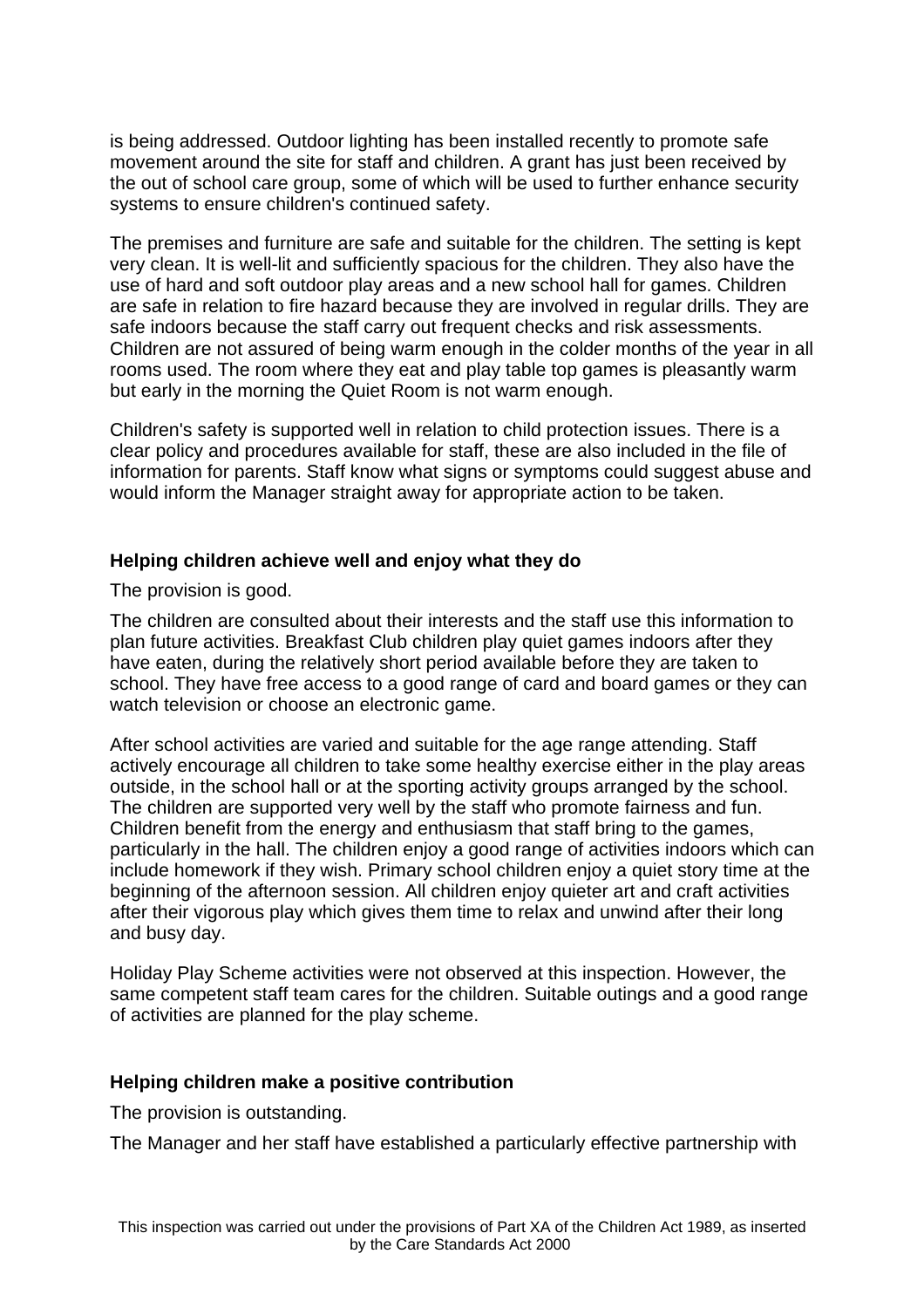parents and carers. Children benefit from the continuity of care that is supported by the regular exchange of information between the setting and the parents. Staff are made aware of any health matters and of other delicate issues that may influence the children's general sense of happiness and wellbeing. They unobtrusively observe and support the children very well in the setting. Parents report that the high quality wrap around care provided by this setting enables them to study and work. Parents say they are confident in the knowledge that their children are safe and happy. Places for out of school care are in demand and there is a long waiting list. Parents are invited to attend celebrations and special events at the Out of School Club. They lend their valuable support to the setting in practical ways such as offering IT services and through raising funds for new equipment.

Children's behaviour is exemplary. Staff are good role models and they are firm but very kind. Children know the rules of the club. They respond well to positive praise and their self esteem is nurtured. For example, staff comment on sensible behaviour and kind actions that they notice, particularly with individual children who have found it difficult to cooperate in the past. Children gain confidence from knowing that their views are heard. They are given opportunities to feedback their likes, dislikes and opinions to the staff. They take part in meetings with the staff and can influence decisions about future planned activities thus they feel a sense of ownership in the setting.

Children are respected as individuals and each one has the opportunity to take part in all activities. The staff have taken the trouble to find out about multi-cultural celebrations taking place in the school and have extended these learning experiences for the children in the After School Club. Children with special educational needs are warmly welcomed to take advantage of Out of School Care. Staff work with parents very well to ensure that individual needs are met. They discuss care requirements in advance in preparation for the attendance of children with special needs.

## **Organisation**

The organisation is good.

The setting meets the needs of the range of the children from whom it provides. Children's welfare is ensured as all necessary documents and records are in place and are carefully maintained. The Manager of the setting retains records for at least two years after children have left the setting. Secure storage of records for staff and children ensures confidentiality. Policies and procedures are all in place and made easily accessible to parents and carers. Children are safe as all members of staff are checked for suitability or properly supervised until clearances are received.

Activities are well planned to stimulate children and keep their interest. Recruitment and induction procedures ensure that staff are clear about their roles and responsibilities. The Manager conducts appraisals and actively encourages staff to train for professional development. She liaises with Early Years staff which helps her to keep abreast of developments in childcare and play-work. The Manager ensures that a correct ratio of staff to children is maintained at all times. She delegates the